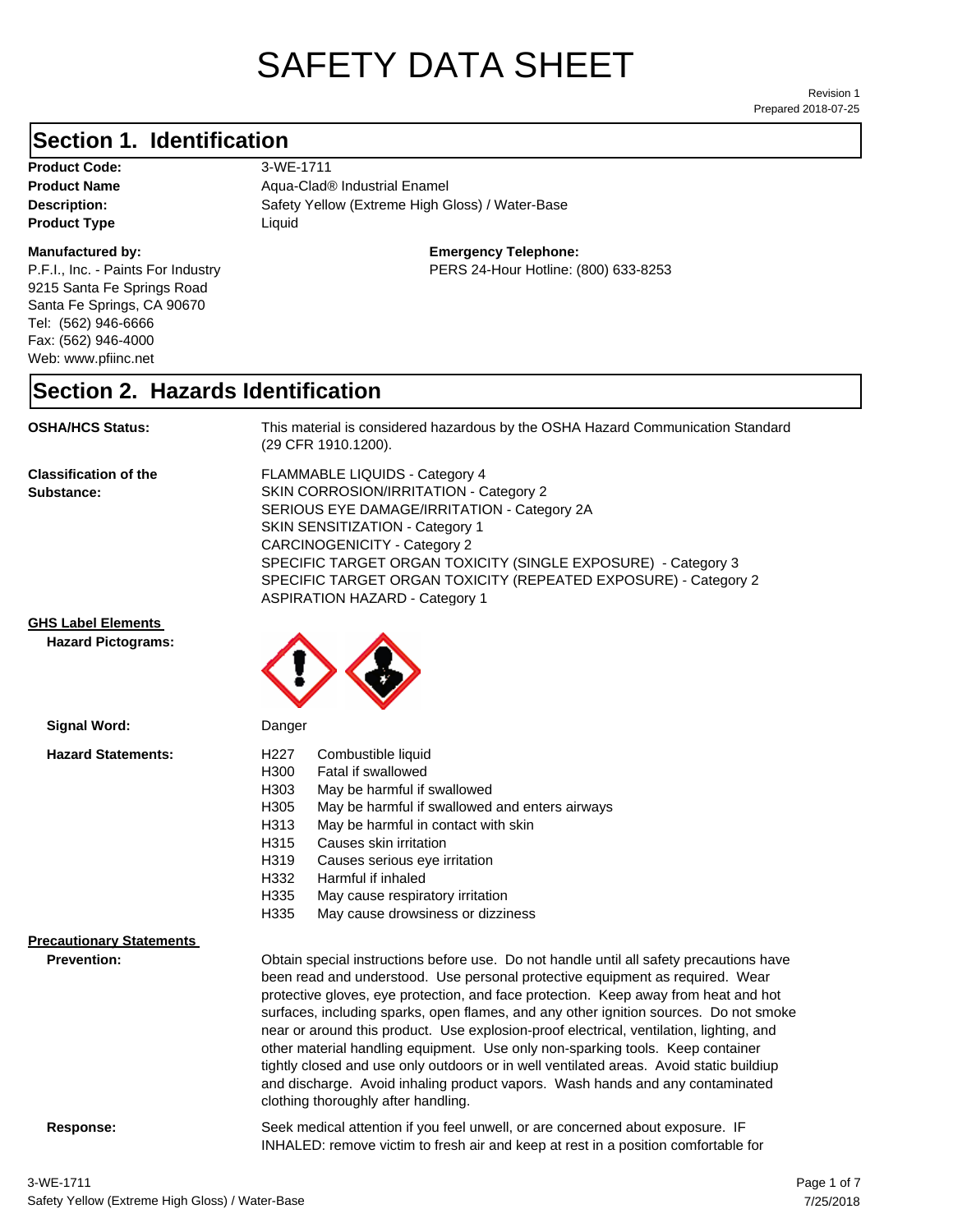| Storage & Disposal:                         | breathing. IF SWALLOWED: contact a poison control center or physician immediately.<br>Do not induce vomiting. IN CASE OF SKIN OR HAIR CONTACT: remove all<br>contaminated clothing, and wash skin with soap and water. If irritation or rash occurs,<br>get medical attention. IF IN EYES: rinse with copious amounts of water for several<br>minutes. Remove contact lenses, if present and easy to do so. If eye irritation persists,<br>seek medical attention.<br>Store in a locked and secure environment. Store in a cool, well ventilated area away<br>from direct sunlight and heat. Dispose of contents and container in accordance with all<br>local, regional, state, and federal regulations.                                                                                                                                                                                                                                                                                                                |
|---------------------------------------------|--------------------------------------------------------------------------------------------------------------------------------------------------------------------------------------------------------------------------------------------------------------------------------------------------------------------------------------------------------------------------------------------------------------------------------------------------------------------------------------------------------------------------------------------------------------------------------------------------------------------------------------------------------------------------------------------------------------------------------------------------------------------------------------------------------------------------------------------------------------------------------------------------------------------------------------------------------------------------------------------------------------------------|
| <b>Supplemental Label</b><br>Elements:      | Ensure adequate ventilation at all times when using this product and when sanding the<br>dried film. Wear an appropriate, NIOSH approved particulate respirator. Follow all<br>respirator manufacturer's directions for proper use. Abrading or sanding this product's<br>dried film may release crystalline silica which has been shown to cause lung damage<br>and may cause cancer following long term exposure. Rags, sandpaper, steel wool,<br>and other abrading materials or waste containing this product may spontaneously<br>combust when improperly disposed of. Product contains solvents which can cause<br>permanent brain and nervous system damage. Intentional misuse by concentrating<br>and inhaling the contents of this product can be harmful or fatal. Do not transfer<br>contents to another container.<br>PROPOSITION 65 WARNING: this product contains chemicals known to the State of<br>California to cause cancer and birth defects or other reproductive harm.<br>FOR INDUSTRIAL USE ONLY. |
| <b>Hazards not otherwise</b><br>classified: | None known.                                                                                                                                                                                                                                                                                                                                                                                                                                                                                                                                                                                                                                                                                                                                                                                                                                                                                                                                                                                                              |

# **Section 3. Composition/Information on Ingredients**

#### Chemical Name / CAS No

Ethylene Glycol Monobutyl Ether 111-76-2 10 to 20% Vapor Pressure: .11 kPa

Titanium Dioxide 13463-67-7 5 to 10%

### **Section 4. First Aid Measures**

#### **Description of First Aid Measures**

| <b>Eye Contact:</b>  | Immediately flush eyes with copious amounts of water. Remove any contact lenses.<br>Rinse for at least 10 minutes. Get medical attention. Chemical burns must be treated<br>promptly by a physician.                                                                                                                                                                                                                                                                                                                                                      |
|----------------------|-----------------------------------------------------------------------------------------------------------------------------------------------------------------------------------------------------------------------------------------------------------------------------------------------------------------------------------------------------------------------------------------------------------------------------------------------------------------------------------------------------------------------------------------------------------|
| Inhalation:          | Remove victim to fresh air and maintain in a rest position comfortable for breathing. If<br>fumes are still present, all rescuers should wear appropriate respirators. If victim<br>exhibits irregular breathing, trained personnel should provide artificial respiration or<br>oxygen. Mouth-to-mouth resuscitation may be dangerous. If necessary, contact a<br>poison control center or physician immediately. If victim is unconscious, place in a<br>recovery position and seek medical help immediately. Maintain an open airway for the<br>victim. |
| <b>Skin Contact:</b> | Wash affected areas with soap and water. Remove contaminated clothing and shoes.<br>Continue to rinse the affected area for at least ten minutes. Get medical attention if<br>discomfort continues. Avoid further exposure in the event of any symptoms or<br>complaints.                                                                                                                                                                                                                                                                                 |
| Ingestion:           | If product is ingested, contact a poison control center or a physician immediately. Do<br>not induce vomitting. Rinse mouth with water and remove dentures, if any. Remove<br>victim to fresh air and keep at rest in a comfortable position to facilitate breathing. If<br>the victim is conscious and the product has been swallowed, provide small quantities of<br>water to drink. Cease if the victim feels sick, as vomitting may be dangerous.<br>Aspiration hazard if swallowed. This product can enter the lungs and cause damage.               |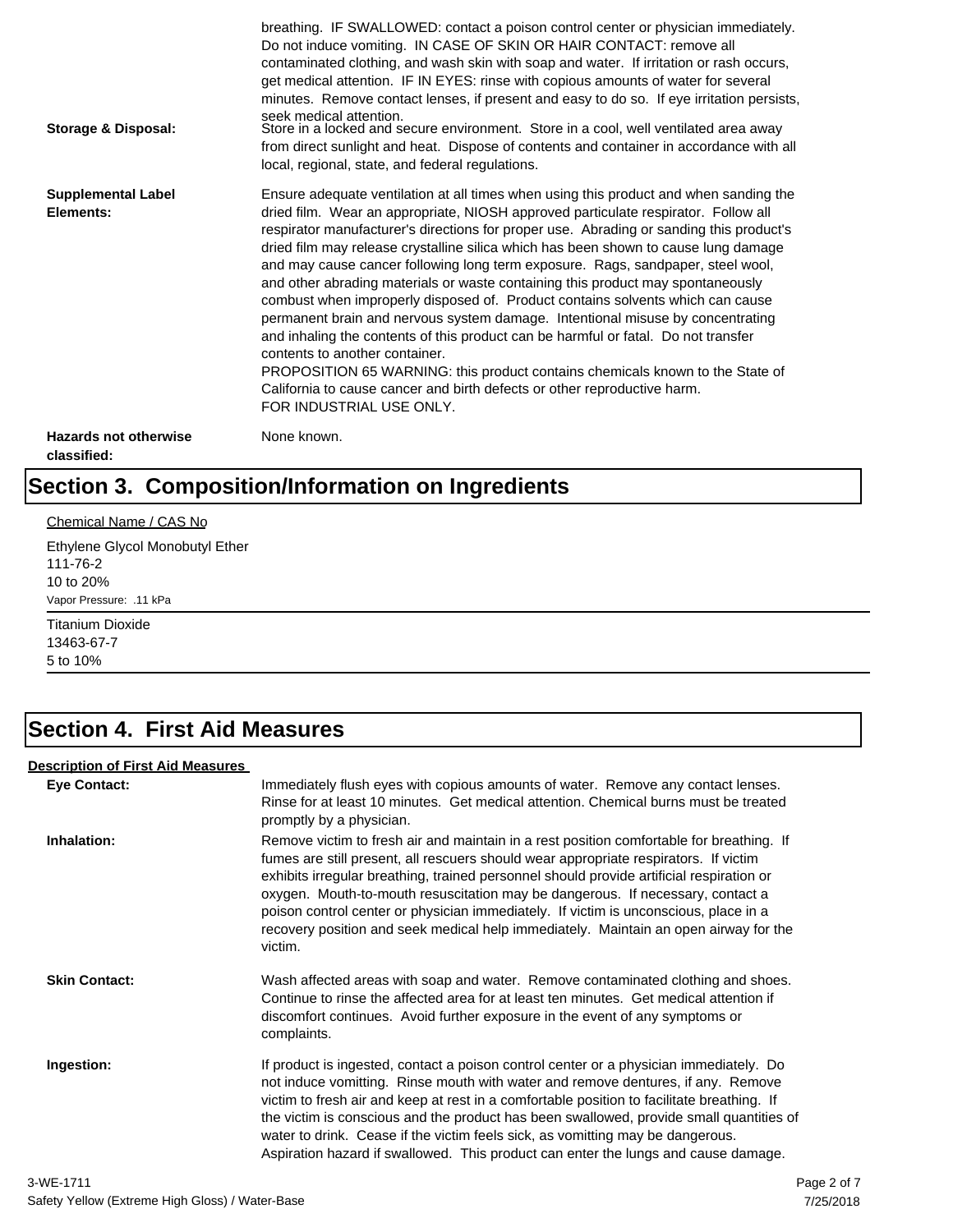If vomitting occurs, the head should be kept low so that vomit does not enter the lungs. Never administer anything by mouth to an unconscious person. If unconscious, place in a recovery position while medical attention is sought. Maintain an open airway for the victim.

| <b>Potential Acute Health Effects</b>               |                                                                                                                                                                                                                                                                                                                                                              |  |  |
|-----------------------------------------------------|--------------------------------------------------------------------------------------------------------------------------------------------------------------------------------------------------------------------------------------------------------------------------------------------------------------------------------------------------------------|--|--|
| <b>Eve Contact:</b>                                 | Causes serious eye irritation.                                                                                                                                                                                                                                                                                                                               |  |  |
| Inhalation:                                         | Can cause central nervous system depression. May cause drowsiness and dizziness<br>as well as respiratory irritation.                                                                                                                                                                                                                                        |  |  |
| <b>Skin Contact:</b>                                | Causes skin irritation. May cause an allergic skin reaction.                                                                                                                                                                                                                                                                                                 |  |  |
| Ingestion:                                          | Can cause central nervous system depression. May be fatal if swallowed and allowed<br>to enter airways. Irritating to mouth, throat and stomach.                                                                                                                                                                                                             |  |  |
| <b>Over-Exposure Signs &amp; Symptoms</b>           |                                                                                                                                                                                                                                                                                                                                                              |  |  |
| <b>Eve Contact:</b>                                 | Adverse symptoms may include: pain or irritation, watering, redness.                                                                                                                                                                                                                                                                                         |  |  |
| Inhalation:                                         | Adverse symptoms may include: respiratory tract irritation, coughing, nausea or<br>vomiting, headache, drowsiness or fatigue, dizziness or vertigo, unconsciousness.                                                                                                                                                                                         |  |  |
| <b>Skin Contact:</b>                                | Adverse symptoms may include: irritation, redness.                                                                                                                                                                                                                                                                                                           |  |  |
| Ingestion:                                          | Adverse symptoms may include: nausea, vomiting.                                                                                                                                                                                                                                                                                                              |  |  |
|                                                     | Indication of immediate medical attention and special treatment needed                                                                                                                                                                                                                                                                                       |  |  |
| <b>Notes to Physician:</b>                          | Treat symptomatically. Contact poison treatment specialists if large quantities have<br>been ingested or inhaled.                                                                                                                                                                                                                                            |  |  |
| <b>Specific Treatments:</b>                         | None specified.                                                                                                                                                                                                                                                                                                                                              |  |  |
| <b>Protection of First Aid</b><br><b>Providers:</b> | No action should be taken involving any personal risk or without proper training. If<br>fumes are still present, rescuers should wear appropriate respirators or a self<br>contained breathing apparatus. Mouth-to-mouth resuscitation may be dangerous for<br>the first aid provider. Wash all contaminated clothing with soap and water before<br>removal. |  |  |

### **Section 5. Fire Fighting Measures**

| <b>Extinguishing Media</b>                        |                                                                                                                                                                                                                                                                                                                                                                              |  |
|---------------------------------------------------|------------------------------------------------------------------------------------------------------------------------------------------------------------------------------------------------------------------------------------------------------------------------------------------------------------------------------------------------------------------------------|--|
| Suitable Media:                                   | Dry chemical, CO2, water spray (fog), foam, dry sand.                                                                                                                                                                                                                                                                                                                        |  |
| Unsuitable Media:                                 | Do not use water jet.                                                                                                                                                                                                                                                                                                                                                        |  |
| <b>Specific Hazards:</b>                          | Combustible liquid. Closed containers may explode when exposed to extreme heat as<br>a result of buildup of steam. Keep containers tightly closed and isolate from heat,<br>electrical equipment, sparks, and open flames. No unusual fire or explosion hazards<br>noted.                                                                                                    |  |
| <b>Special Firefighting</b><br><b>Procedures:</b> | Water may be used to cool closed containers to prevent pressure buildup and possible<br>autoignition or explosion. Evacuate area and fight fire from safe distance. Containers<br>may explode when heated. Firefighters should wear appropriate protective equipment<br>and self-contained breathing apparatus with a full face-piece operated in positive<br>pressure mode. |  |

#### **Section 6. Accidental Release Measures**

| <b>Environmental Precautions:</b>                               | Avoid dispersal of spilled material and runoff from contacting soil, waterways, drains,<br>and sewers. Inform the relevant authorities if the product has caused environmental<br>pollution.                                                                                                                                                                                                              |
|-----------------------------------------------------------------|-----------------------------------------------------------------------------------------------------------------------------------------------------------------------------------------------------------------------------------------------------------------------------------------------------------------------------------------------------------------------------------------------------------|
| <b>Steps to be Taken if Material</b><br>is Released or Spilled: | Contain spilled liquid with sand or earth. Do not use combustible materials such as<br>sawdust. Eliminate all ignition sources and use explosion-proof equipment. Place<br>material in a container and dispose of according to local, regional, state, and federal<br>regulations. Ventilate area and remove product with inert absorbent and non-sparking<br>tools. Do not incinerate closed containers. |
| <b>Small Spills:</b>                                            | Stop leak if doing so can be done without risk. Remove containers from spill area.<br>Use non-sparking tools. Dilute with water and mop up if water-soluble. If not<br>water-soluble, absorb with inert dry material and place in appropriate waste container.                                                                                                                                            |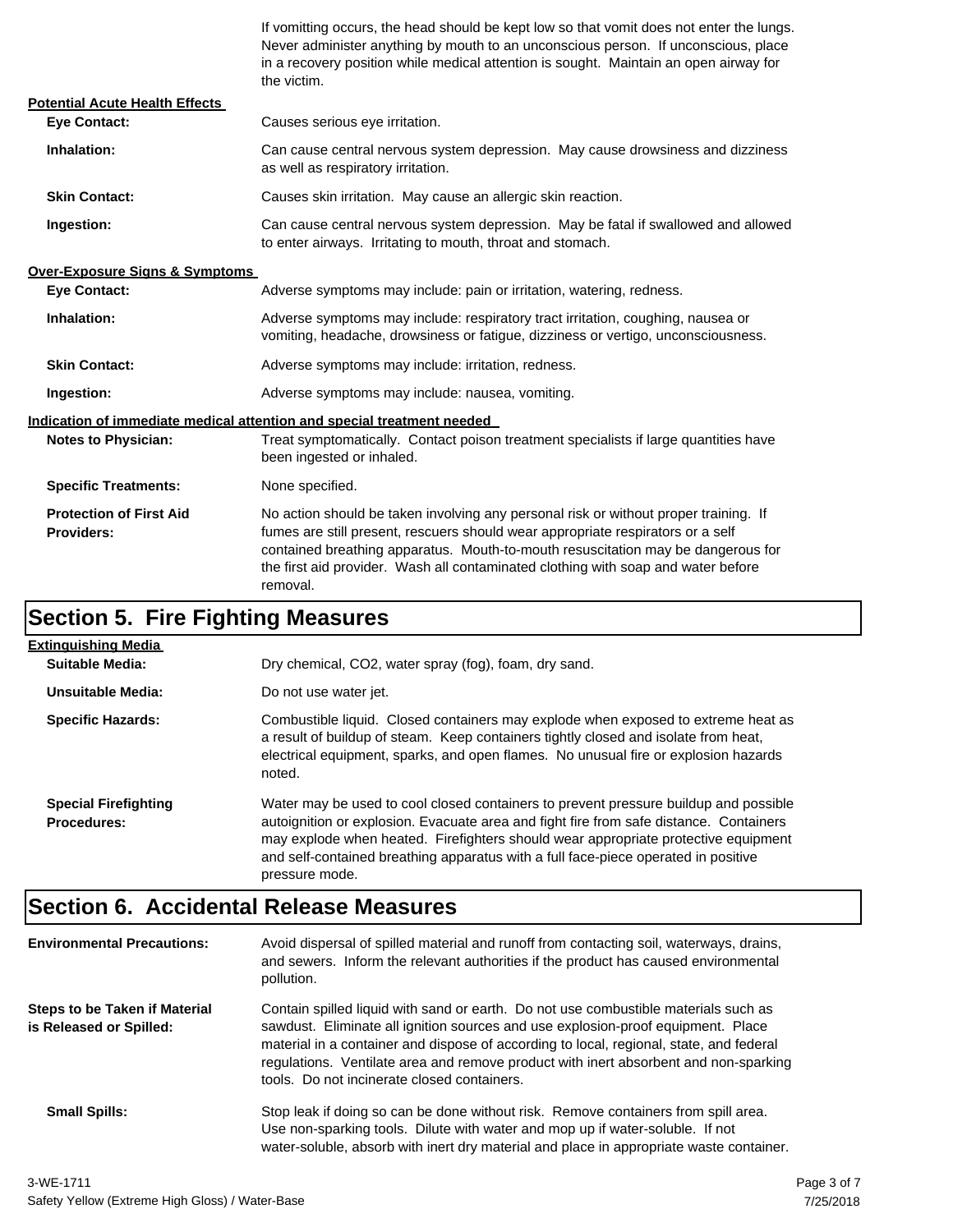Dispose of via a licensed waste disposal contractor.

Large Spills: Stop leak if doing so can be done without risk. Remove containers from spill area. Use non-sparking tools. Approach the release from upwind. Prevent entry into sewers, waterways, basements, or confined areas. Wash spillages into an effluent treatment plant or proceed as follows: contain and collect spillage with inert absorbent materials and place in a container for disposal according to local regulations. Dispose of via a licensed waste disposal contractor. See Section 1 for emergency contact information and Section 13 for waste disposal.

#### **Section 7. Handling and Storage**

**Handling:** Wash thoroughly after handling. Eating, drinking, and smoking should be prohibited in areas where this material is handled, stored, and processed. Wash hands and face before eating or drinking. Remove contaminated clothing and launder before reuse. Use only with adequate ventilation. Follow all SDS and label precautions even after container is emptied, as it may retain product residues. Avoid breathing fumes, vapors, or mist. Avoid contact with eyes, skin, and clothing.

Storage: Store in a dry, cool, well ventilated place. Keep container tightly closed while not in use. Isolate from heat, electrical equipment, sparks, and open flame. Do not store above 120 degrees Fahrenheit. Protect from heat, moisture, and foreign materials.

#### **Section 8. Exposure Controls/Personal Protection**

| Chemical Name / CAS No<br>Ethylene Glycol Monobutyl<br>Ether<br>111-76-2<br>10 to 20%<br>Vapor Pressure: .11 kPa<br><b>Titanium Dioxide</b> | <b>OSHA Exposure Limits</b><br>50 ppm<br>$5$ mg/m $3$ | <b>ACGIH Exposure Limits</b><br>20 ppm<br>$10$ mg/m $3$                                                                                                                                                                                                                                                                                                                                                                                                                                                                                                                                                                                                                                                                                                                                       | <b>Other Exposure Limits</b> |
|---------------------------------------------------------------------------------------------------------------------------------------------|-------------------------------------------------------|-----------------------------------------------------------------------------------------------------------------------------------------------------------------------------------------------------------------------------------------------------------------------------------------------------------------------------------------------------------------------------------------------------------------------------------------------------------------------------------------------------------------------------------------------------------------------------------------------------------------------------------------------------------------------------------------------------------------------------------------------------------------------------------------------|------------------------------|
| 13463-67-7<br>5 to 10%                                                                                                                      |                                                       |                                                                                                                                                                                                                                                                                                                                                                                                                                                                                                                                                                                                                                                                                                                                                                                               |                              |
| <b>Engineering Controls:</b>                                                                                                                |                                                       | Use process enclosures, local exhaust ventilation, or other engineering controls to<br>keep worker exposure to airborne contaminants below any recommended or statutory<br>limits. The engineering controls also need to keep gas, vapor, or dust concentrations<br>below any lower explosive limits. Use explosion-proof ventilation equipment.                                                                                                                                                                                                                                                                                                                                                                                                                                              |                              |
| Environmental Controls:                                                                                                                     |                                                       | Emissions from ventilation or work process equipment should be checked to ensure<br>they comply with the requirements of environmental protection legislation. In some<br>cases, fume scrubbers, filters, and other engineering modifications to the process<br>equipment may be required to reduce emissions to acceptable levels.                                                                                                                                                                                                                                                                                                                                                                                                                                                           |                              |
| <b>Respiratory Protection:</b>                                                                                                              | adequate protection.                                  | Use a properly fitted, air-purifying or air-fed respirator complying with an approved<br>standard if a risk assessment indicates this is necessary. Respiratory protection<br>programs that meet OSHA 1910.134 and ANSI Z88.2 requirements must be followed<br>when workplace conditions warrant a respirator's use. A NIOSH/MSHA approved<br>respirator with an organic vapor cartridge may be permissible under circumstances<br>where airborne concentrations are expected to exceed exposure limits. Protection<br>provided by air purifying respirators is limited. Use a positive pressure, air supplied<br>respirator if there is any potential for an uncontrolled release, exposure levels are not<br>known, or in any circumstances where air purifying respirators may not provide |                              |
| <b>Skin Protection:</b>                                                                                                                     | used.                                                 | Use impervious, chemical resistant gloves to prevent prolonged skin contact and<br>absorption of material through the skin. Nitrile or neoprene gloves may afford<br>adequate protection. Personal protective equipment for the body should be selected<br>based on the task being performed and the risks involved, and should be approved by<br>a specialist before handling this product. Where there is a risk of ignition from static<br>electricity, wear anti-static protective clothing. For best protection, the clothing should<br>include anti-static boots, gloves, and overalls. Appropriate footwear should always be                                                                                                                                                           |                              |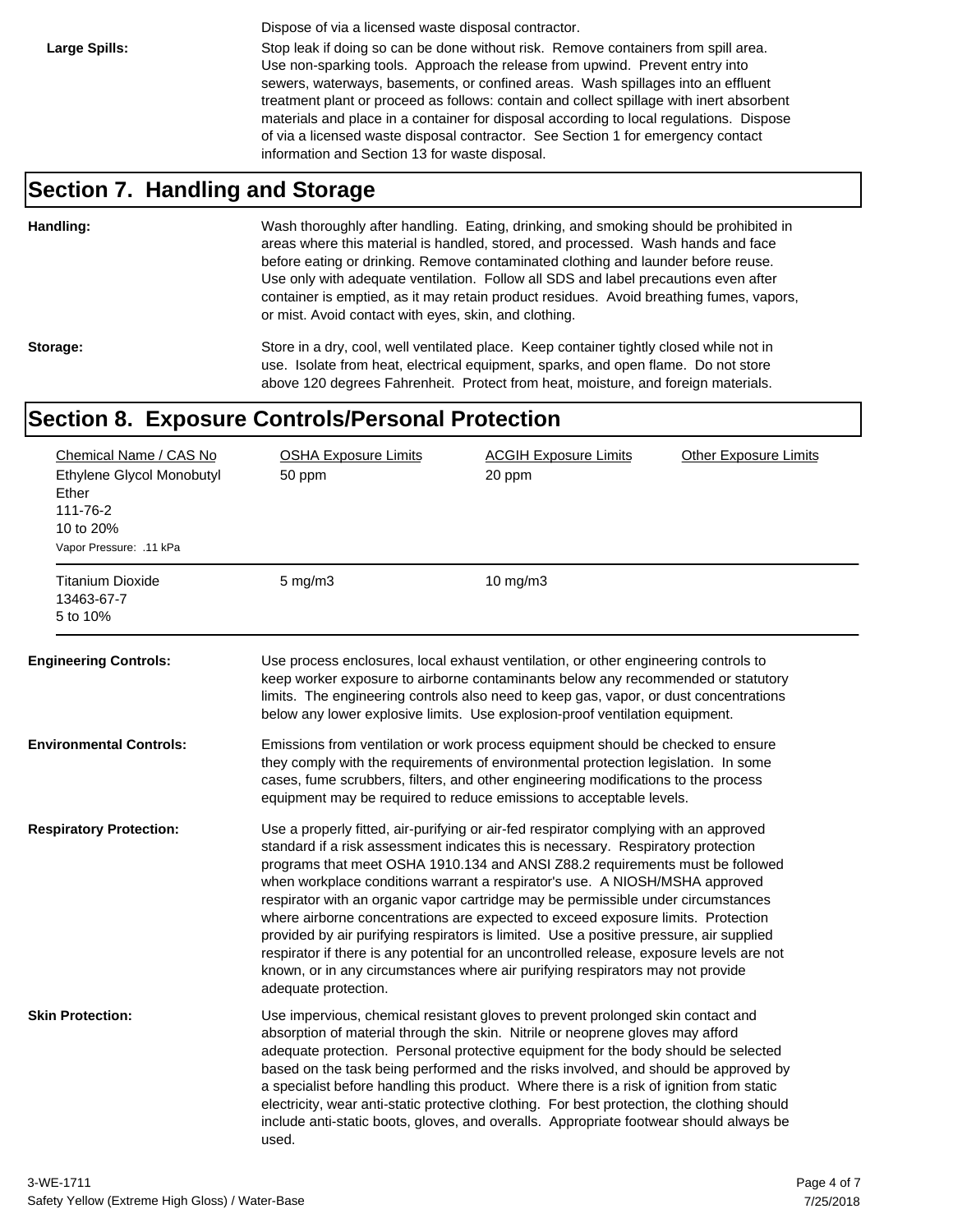| <b>Eye Protection:</b> |  |
|------------------------|--|
|                        |  |

Safety eyewear, such as splash goggles or a full face shield, should be worn at all times to protect against splashes of liquids.

**Hygienic Measures:** Wash thoroughly with soap and water before eating, drinking, or smoking. Remove contaminated clothing immediately and launder before reuse.

# **Section 9. Physical and Chemical Properties**

Physical State: Liquid Odor: Solvent odor

| Vapor Density                                     | Heavier than air            |
|---------------------------------------------------|-----------------------------|
| Vapor Density                                     | 3.97                        |
| Vapor Pressure                                    | 7 mmHg                      |
| <b>Evaporation Rate</b>                           | Slower than ether           |
| <b>Boiling Point</b>                              | 171 C                       |
| Specific Gravity (SG)                             | 1.082                       |
| Material VOC (Lb / Gal)                           | 1.47                        |
| Material VOC $(g/L)$                              | 176.14                      |
| Coating VOC (Lb/Gal)                              | 2.58                        |
| Coating VOC (g/L)                                 | 309.10                      |
| Flash Point:                                      | 61 Celsius (142 Fahrenheit) |
| Autoignition:                                     | Not available               |
| LEL: I                                            | $1.1\%$                     |
| UEL:                                              | 10.6 %                      |
| <b>Partition Coefficient.</b><br>n-octanol/water: | Not available               |
| Auto-ignition temperature:                        | Not available               |

# **Section 10. Stability and Reactivity**

| <b>Conditions to Avoid:</b>      | Avoid temperatures above 120 degrees Fahrenheit. Avoid all possible sources of<br>ignition. Do not pressurize, cut, weld, braze, drill, or expose containers to heat. Do not<br>allow vapor to accumulate in low or confined areas. Avoid contact with strong acid and<br>strong bases. |  |
|----------------------------------|-----------------------------------------------------------------------------------------------------------------------------------------------------------------------------------------------------------------------------------------------------------------------------------------|--|
| Incompatibility:                 | Incompatible with strong oxidizing agents.                                                                                                                                                                                                                                              |  |
| <b>Hazardous Decomposition:</b>  | By open flame, carbon monoxide and carbon dioxide. When heated to decomposition,<br>product emits acrid smoke and irritating fumes. Contains solvents which may form<br>carbon monoxide, carbon dioxide, and formaldehyde.                                                              |  |
| <b>Hazardous Polymerization:</b> | Will not occur under normal conditions.                                                                                                                                                                                                                                                 |  |
| Stability:                       | The product is stable.                                                                                                                                                                                                                                                                  |  |

# **Section 11. Toxicological Information**

| <b>Effects of Over-Exposure</b> |                                                                                                                                                                                                                                                                                                                                                  |             |
|---------------------------------|--------------------------------------------------------------------------------------------------------------------------------------------------------------------------------------------------------------------------------------------------------------------------------------------------------------------------------------------------|-------------|
| Eye Contact:                    | Causes serious eye irritation.                                                                                                                                                                                                                                                                                                                   |             |
| <b>Skin Contact:</b>            | Prolonged or repeated skin contact may cause irritation. Allergic reactions are<br>possible.                                                                                                                                                                                                                                                     |             |
| Inhalation:                     | Harmful if inhaled. High gas, vapor, mist, or dust concentrations may be harmful if<br>inhaled. Avoid breathing fumes, spray, vapors, or mist. May cause headaches and<br>dizziness. High vapor concentrations are irritating to the eyes, nose, throat, and lungs.<br>Prolonged or excessive inhalation may cause respiratory tract irritation. |             |
| Ingestion:                      | Harmful or fatal if swallowed. Aspiration hazard if swallowed; can enter lungs and<br>cause damage.                                                                                                                                                                                                                                              |             |
| <b>Chronic Hazards:</b>         | High concentrations may lead to central nervous system effects (drowsiness,<br>dizziness, nausea, headaches, paralysis, burred vision) and damage. Reports have                                                                                                                                                                                  |             |
| 3-WE-1711                       |                                                                                                                                                                                                                                                                                                                                                  | Page 5 of 7 |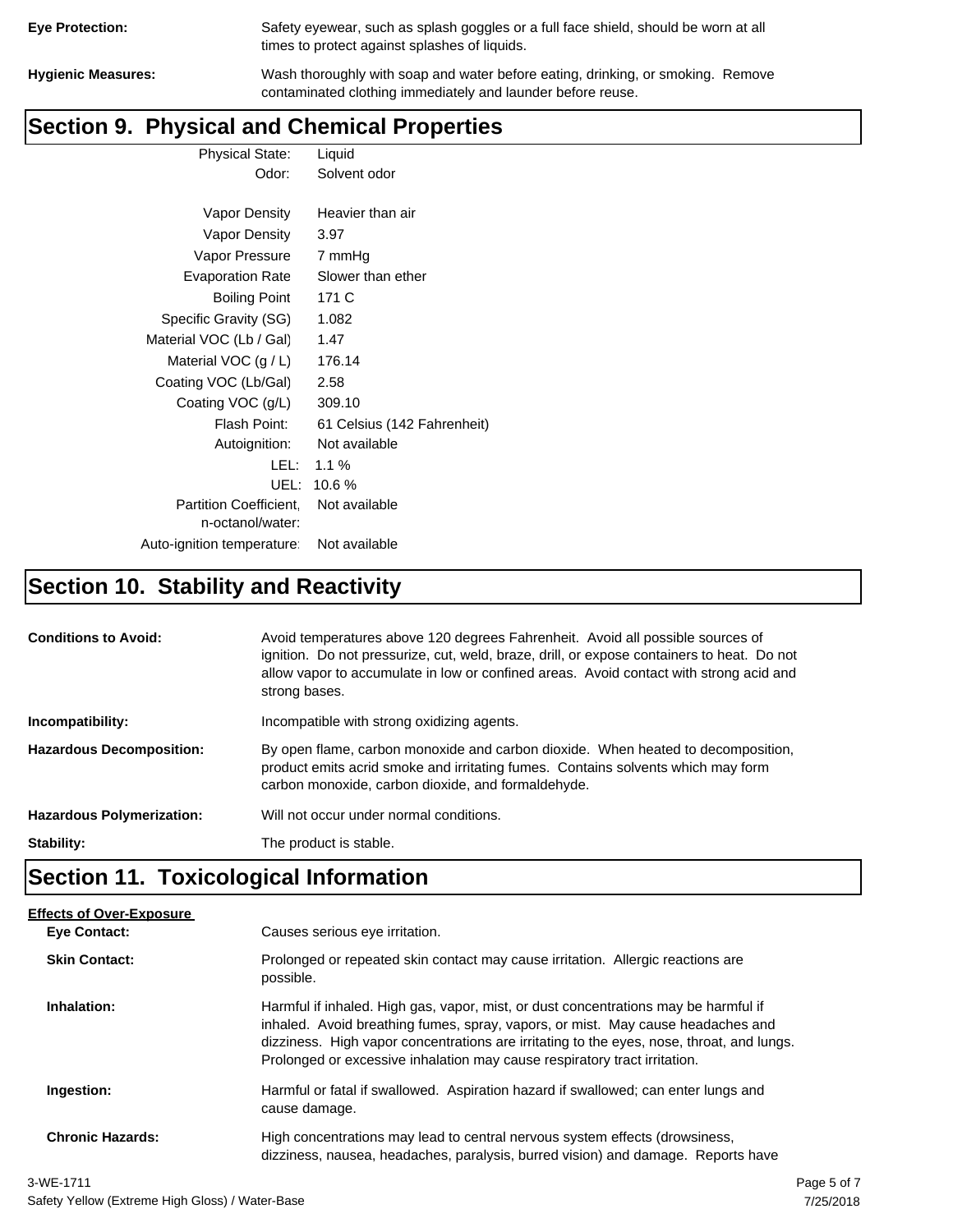|                                 | associated repeated and prolonged occupational overexposure to solvents with<br>permanent brain and nervous system damage. Contains carbon black pigment.<br>Chronic inflammation, lung fibrosis, and lung tumors have been observed in<br>experimental tests involving rats exposed to excessive concentrations of carbon black<br>and several insoluble dust particles for long periods of time. Tumors have not been<br>observed in other species under similar circumstances. Epidemiological studies of<br>North American workers show no evidence of clinically significant negative health<br>effects from occupational exposure to carbon black. Carbon black is listed as a Group<br>2B - Possibly Carcinogenic to Humans, by IARC and is proposed to be listed as A4 -<br>Not Classified as a Human Carcinogen by the American Conference of Governmental<br>Industrial Hygienists. Significant exposure is unlikely during typical application of this<br>product by roller or brush. Risk of overexposure depends on the duration and level of<br>exposure to dust from such processes as repeated sanding of dried surfaces, or<br>inhalation of spray mist, and the actual concentration of carbon black in the product<br>formula.<br>Product contains titanium dioxide, which is listed as a Group 2B - Possibly<br>Carcinogenic to Humans by IARC. No significant exposure to titanium dioxide is<br>anticipated while using this product, in which titanium dioxide is bound to other<br>materials including resin and other pigments, during brush or rolling application.<br>Overexposure risks depend on duration and level of exposure to dust, such as from |  |
|---------------------------------|------------------------------------------------------------------------------------------------------------------------------------------------------------------------------------------------------------------------------------------------------------------------------------------------------------------------------------------------------------------------------------------------------------------------------------------------------------------------------------------------------------------------------------------------------------------------------------------------------------------------------------------------------------------------------------------------------------------------------------------------------------------------------------------------------------------------------------------------------------------------------------------------------------------------------------------------------------------------------------------------------------------------------------------------------------------------------------------------------------------------------------------------------------------------------------------------------------------------------------------------------------------------------------------------------------------------------------------------------------------------------------------------------------------------------------------------------------------------------------------------------------------------------------------------------------------------------------------------------------------------------------------------------------------------------------|--|
|                                 | repeated sanding of this product's dried film, or inhalation of spray mist, and the actual<br>concentration of titanium dioxide in the product formula. For additional information,<br>refer to IARC Monograph, Volume 93, 2010.                                                                                                                                                                                                                                                                                                                                                                                                                                                                                                                                                                                                                                                                                                                                                                                                                                                                                                                                                                                                                                                                                                                                                                                                                                                                                                                                                                                                                                                   |  |
| <b>Primary Routes of Entry:</b> | Eye contact, ingestion, inhalation, absorption through the skin, skin contact.                                                                                                                                                                                                                                                                                                                                                                                                                                                                                                                                                                                                                                                                                                                                                                                                                                                                                                                                                                                                                                                                                                                                                                                                                                                                                                                                                                                                                                                                                                                                                                                                     |  |
| <b>Acute Toxicity Values:</b>   | Acute effects of this product have not been tested. Available data on individual<br>components, if any, will be listed below.                                                                                                                                                                                                                                                                                                                                                                                                                                                                                                                                                                                                                                                                                                                                                                                                                                                                                                                                                                                                                                                                                                                                                                                                                                                                                                                                                                                                                                                                                                                                                      |  |

#### **Section 12. Ecological Information**

**Ecological Information:** Product is a mixture of listed components.

#### **Section 13. Disposal Information**

**Disposal Considerations:** The generation of waste should be avoided or minimized wherever possible. Disposal of this product, solutions, and any by-products should at all times comply with relevant environmental protection regulations and waste disposal regulations, in addition to any local or regional restrictions which may be in effect. Surplus and non-recyclable products should be disposed of via a licensed waste disposal contractor. Waste should not be disposed of untreated to the sewer unless fully compliant with the requirements of all authorities with jurisdiction. Waste packaging should be recycled whenever possible. Incineration or landfill should only be considered when recycling is not feasible. Take care when handling empty containers as they may retain some residual product. Vapor from residue may create a flammable or explosive atmosphere within the used container. Do not expose empty containers to heat or sparks, and do not weld, cut, or grind used containers unless they have been thoroughly cleaned. Avoid contact of spilled material with soil, waterways, drains, and sewer systems.

#### **Section 14. Transport Information**

|                          | Domestic (US DOT)        | <b>International (IMDG)</b> | Air (IATA)               | <b>Canada (TDG)</b>      |
|--------------------------|--------------------------|-----------------------------|--------------------------|--------------------------|
| <b>UN Number:</b>        | Not Regulated            | Not Regulated               | Not Regulated            | Not Regulated            |
| <b>UN Shipping Name:</b> | $\overline{\phantom{0}}$ | $\overline{\phantom{0}}$    | $\overline{\phantom{0}}$ | $\overline{\phantom{0}}$ |
| <b>Hazard Class:</b>     | $\overline{\phantom{0}}$ | $\overline{\phantom{0}}$    | $\overline{\phantom{0}}$ | $\overline{\phantom{0}}$ |
| <b>Packing Group:</b>    | $\overline{\phantom{0}}$ | ۰                           | $\overline{\phantom{0}}$ | $\overline{\phantom{0}}$ |
| <b>Limited Quantity:</b> | $\overline{\phantom{0}}$ | $\overline{\phantom{0}}$    | $\overline{\phantom{0}}$ | $\overline{\phantom{a}}$ |

**Special Considerations:** The presence of a shipping description for a particular mode of transport does not